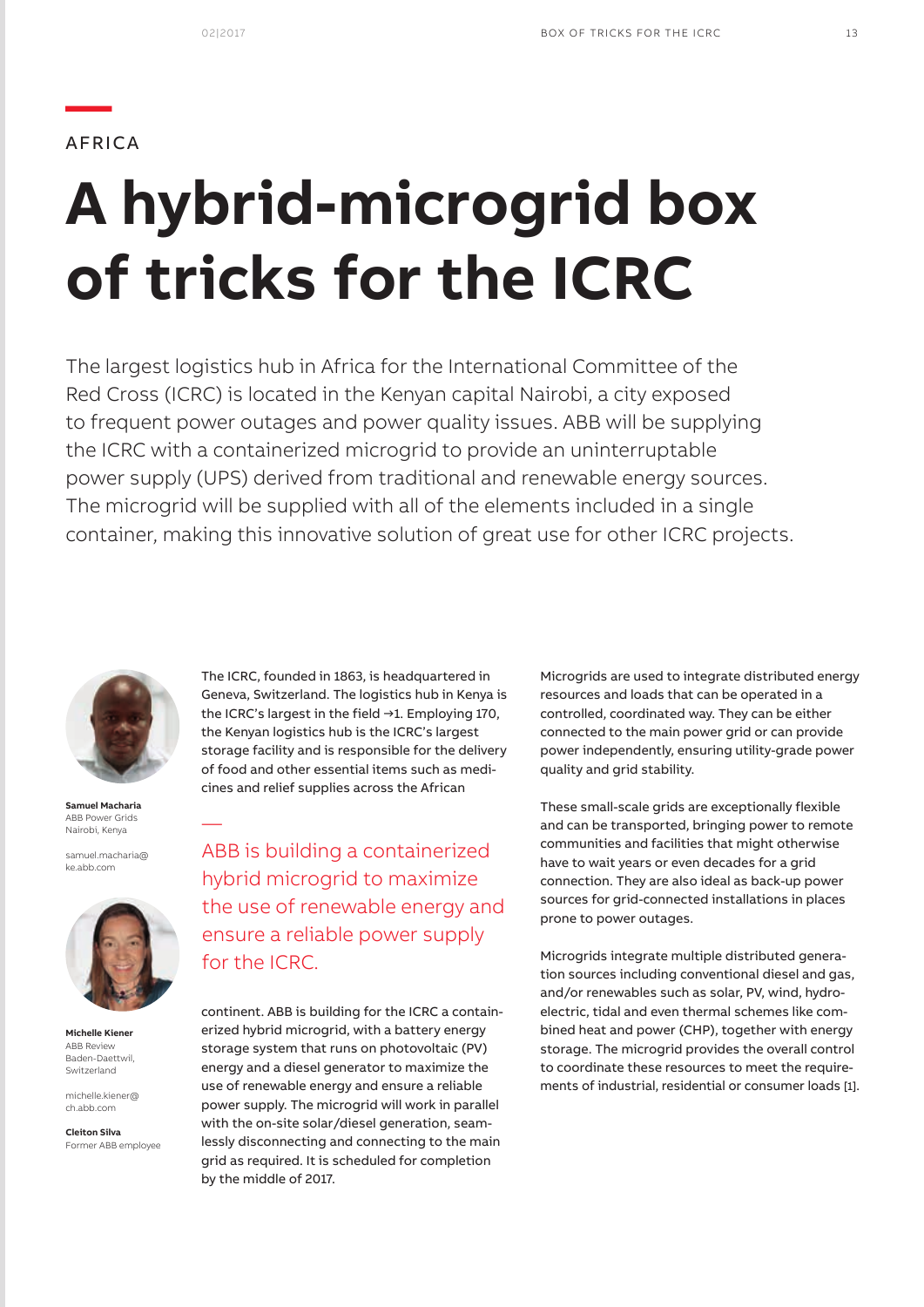

**01**

—<br>01 ICRC logistics hub<br>in Nairobi (©ICRC).

Microgrids have enormous potential in Africa, where more than 900 million people lack access to electricity. In sub-Saharan Africa, where two-thirds of the population – 620 million people – live without power, microgrids could dramatically speed up economic development [2].

ABB, a pioneer in microgrid technology, has installed over 30 microgrids around the world in remote communities, islanded electrical grids, research and industrial campuses and utility grid support applications.

#### **Solutions with a purpose**

The project has two main purposes. Firstly, to ensure the ICRC facilities are fed with uninterrupted and reliable power in order to avoid losses of critical items like drugs and medicines due to power outages. Power outages are not uncommon in Kenya so a UPS backup is essential for storage of critical supplies →2.

Secondly, to serve as a pilot project for the ICRC, so that they may, in a controlled environment, test and learn the technology before deploying it to refugee camps, where the issues with power are more severe than in Nairobi.

Power outages are not uncommon in Kenya so a UPS is essential for storage of critical supplies.

### **Plug and… save**

—

The containerized hybrid microgrid solution for the logistics hub in Nairobi will include:

- a control system the Microgrid Plus system
- a stabilization system the PowerStore system
- an energy storage system based on Li-ion batteries.